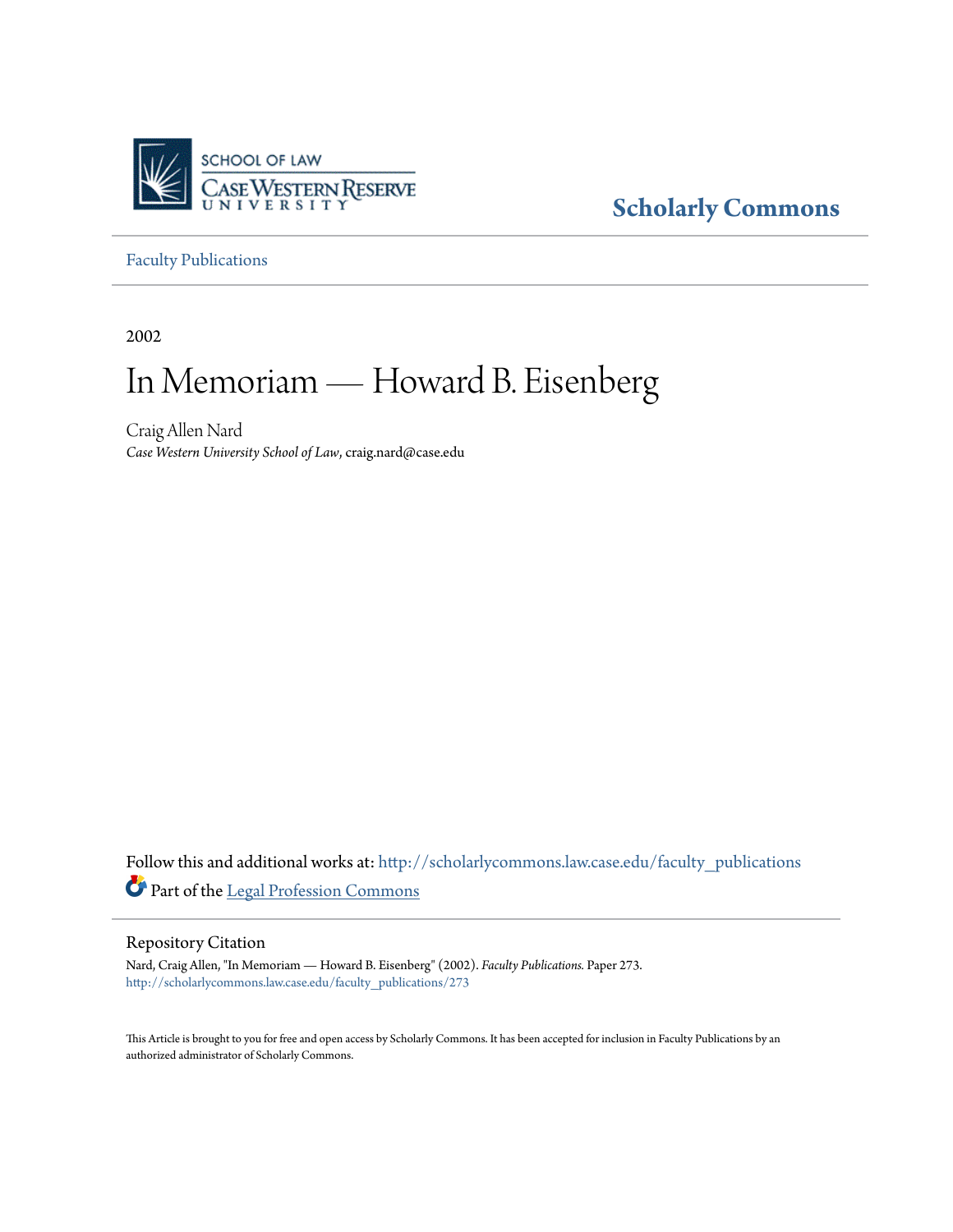### CRAIG ALLEN NARD'

Howard Eisenberg gave me a chance. You see, I am a graduate of a "regional" law school, which in and of itself, is, to quote Madison, "of inferior moment." But in the world of legal academic hiring, where it is common to measure one's scholarly potential based on one's pedigree, Capital University School of Law was an obstacle. There are serious barriers to entry into this tower, many variables at play, and political machinations aplenty. Indeed, academic hiring at law schools is an intensely competitive process, and law school alma mater, for reasons not entirely unjustified, is one of two factors that is scrutinized the most by would-be colleagues.

Howard transcended this culture. At the time Marquette University Law School hired me for a tenure-track position in 1997, I had already taught as a visitor at two other law schools, where I had unsuccessfully attempted to secure a tenure-track position. Therefore, needless to say, I was immensely grateful to Marquette (with Howard at the helm) when it saw fit to take me on. I'll never forget the phone call I received in January 1997, when Howard extended the offer: "Hello," I said. "Craig, this is Howard Eisenberg." That's all I needed to hear, for in this business "Ma Bell" is a friendlier conduit than the postman.

During my nearly five years at Marquette, I acquired a weighty admiration and respect for Howard. Indeed, as a fledgling law professor, I was most fortunate to have Howard as my first dean. In a world of competing egos, he was never one to engage in self-promotion; rather, armed with a profound social conscience, he led by example. Howard made me feel welcome and that I was making a contribution to that fine Jesuit institution. And despite the sometimes grueling decanal demands, he always had time for me, just as he did for my former colleagues, students, numerous ill-fated persons within our justice system, the Archdiocese of Milwaukee, his family, friends, and Talmudic studies. The first time-and every time thereafter-I walked into Howard's office, thinking, of course, that what was on my mind at that particular moment was the most pressing of all concerns, Howard welcomely greeted me, and said, "What can I do for you?" And one of the last times I paid him a visit, to tell him that I had been approached by a law school in Cleveland, he smiled-for he knew and appreciated

The writer is Professor of Law and Director, Center for Law, Technology & the Arts, Case Western Reserve University School of Law. He was a member of the Marquette University Law School faculty from 1997 to 2002.